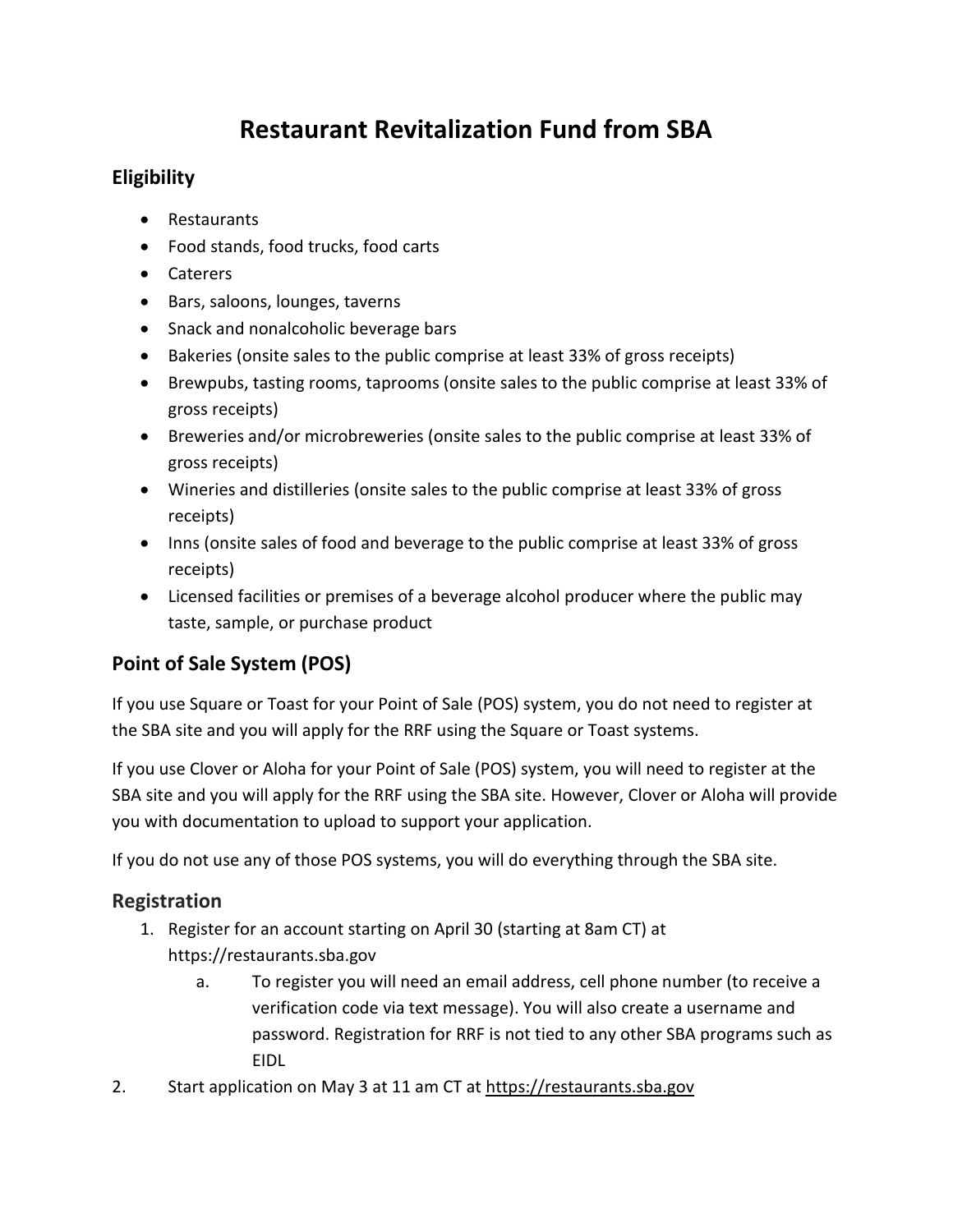## **Documents You'll Need to Have Available**

- Business information owners names and tax ID information
- 2019 tax returns
- 2020 tax returns

If tax returns are not available, you can use 2019, 2020 and 2021\* year to date Internal Financials (such as from Quickbooks or similar) to include Income Statement and Balance Sheets

\*2021 internal financials are only required for those who began sales between Jan 1, 2020 – March 10, 2021.

- PPP loan information (SBA Number and Amount)
- Point of Sale reports (if applicable)
- Bank Statements from your operating account for the last 3 months
- Bank Account Information (to receive funds into)
- Bank Account online credentials (for secure linking to SBA)

#### **Eligible Expenses**

You will have until March 11, 2023. Any funds received must be used for one of the following expenses:

- Payroll
- Rent
- Mortgage payments
- Business debt service
- Utility payments
- Maintenance costs
- Construction of outdoor seating
- Business supplies
- Business food and beverage expenses
- Covered supplier costs
- Business operating expenses

## **Calculations for funding amounts**

- **1. If your business had sales prior to January 1, 2019**
	- a. 2019 gross receipts minus 2020 gross receipts minus PPP loan proceeds
- **2. If your business that started making sales during 2019**
	- a. Begin with 2019 gross receipts,